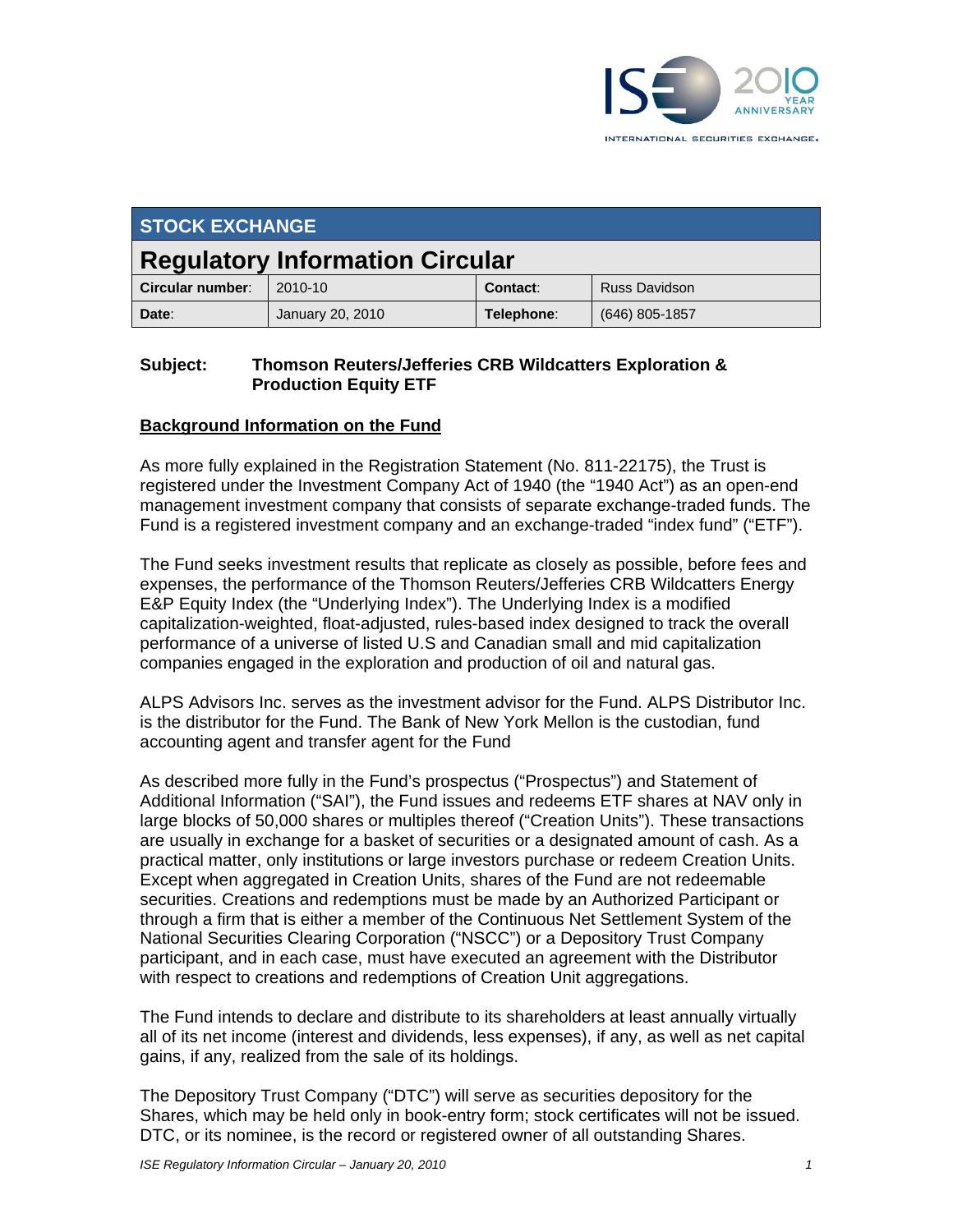

The NAV per Share of the Fund will be determined as of the close of trading (normally, 4:00 p.m. Eastern Time ("ET")) on each day that the Exchange is open for business (a "Business Day"). NAV will be available from the Distributor and is also available to National Securities Clearing Corporation ("NSCC") participants through data made available from NSCC.

The Trust's Registration Statement describes the various fees and expenses for the Fund's Shares. For a more complete description of the Fund and the Underlying Index, consult the Fund's prospectus available at www.alpsetfs.com.

# **Principal Risks**

Interested persons are referred to the Prospectus for a description of risks associated with an investment in the Shares. These risks include stock market risk and the risk that the Fund's return may not match the return of its index for a number of reasons including the incursion by the Fund of operating expenses and costs not applicable to its index. In addition, as noted in the Prospectus, the Shares may trade at market prices that may differ from their NAV. The NAV of the Shares will fluctuate with changes in the market value of the Fund's holdings. The market prices of the Shares will fluctuate in accordance with changes in NAV as well as the supply and demand for the Shares. Additional information regarding risks is included in the Fund's Registration Statement.

#### **Exchange Rules Applicable to Trading in the Shares**

The Shares are considered equity securities, thus rendering trading in the Shares subject to the Exchange's existing rules governing the trading of equity securities.

# **Trading Hours**

Trading in the Shares on ISE is on a UTP basis and is subject to ISE equity trading rules. The Shares will trade from 8:00 a.m. until 8:00 p.m. Eastern Time. Equity EAMs trading the Shares during the Extended Market Sessions are exposed to the risk of the lack of the calculation or dissemination of underlying index value or intraday indicative value ("IIV"). For certain derivative securities products, an updated underlying index value or IIV may not be calculated or publicly disseminated in the Extended Market hours. Since the underlying index value and IIV are not calculated or widely disseminated during Extended Market hours, an investor who is unable to calculate implied values for certain derivative securities products during Extended Market hours may be at a disadvantage to market professionals.

# **Trading Halts**

ISE will halt trading in the Shares in accordance with ISE Rule 2101(a)(2)(iii). The grounds for a halt under this Rule include a halt by the primary market because it stops trading the Shares and/or a halt because dissemination of the IIV or applicable currency spot price has ceased, or a halt for other regulatory reasons. In addition, ISE will stop trading the Shares if the primary market de-lists the Shares.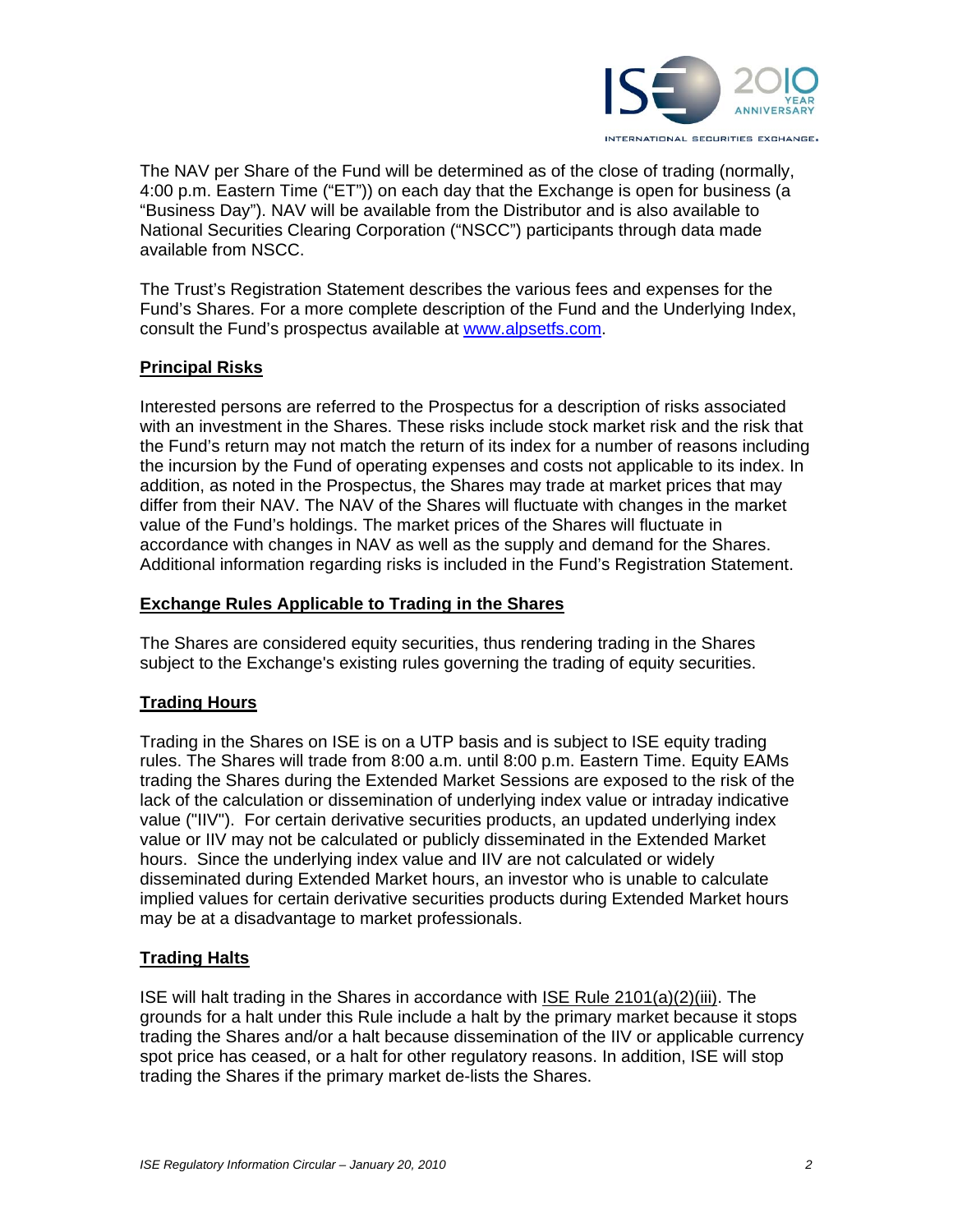

# **Delivery of a Prospectus**

Pursuant to federal securities laws, investors purchasing Shares must receive a prospectus prior to or concurrently with the confirmation of a transaction. Investors purchasing Shares directly from the Fund (by delivery of the Deposit Amount) must also receive a prospectus.

Prospectuses may be obtained through the Distributor or on the Fund's website. The Prospectus does not contain all of the information set forth in the registration statement (including the exhibits to the registration statement), parts of which have been omitted in accordance with the rules and regulations of the SEC. For further information about the Fund, please refer to the Trust's registration statement.

# **Exemptive, Interpretive and No-Action Relief Under Federal Securities Regulations**

The Commission has issued letters dated October 24, 2006, November 21, 2005 and August 17, 2001 (together, the "No- Action Letters") granting exemptive, interpretive and no-action relief from certain provisions of and rules under the Securities Exchange Act of 1934 for exchange-traded funds listed and traded on a registered national securities exchange that meet certain criteria.

#### **Regulation M Exemptions**

Generally, Rules 101 and 102 of Regulation M prohibit any "distribution participant" and its "affiliated purchasers" from bidding for, purchasing, or attempting to induce any person to bid for or purchase any security which is the subject of a distribution until after the applicable restricted period, except as specifically permitted in Regulation M. The provisions of the Rules apply to underwriters, prospective underwriters, brokers, dealers, and other persons who have agreed to participate or are participating in a distribution of securities.

The Commission issued a No-Action Letter by which persons participating in a distribution of shares of a fund may engage in secondary market transactions in such shares during their participation in such a distribution, despite the requirements of from Rule 101 under Regulation M. In addition, the SEC has permitted persons who may be deemed to be participating in the distribution of shares of a fund (i) to purchase securities for the purpose of purchasing creation unit aggregations of fund shares and (ii) to tender securities for redemption in Creation Unit Aggregations. Further, the Commission has clarified that the tender of fund shares to the Fund for redemption does not constitute a bid for or purchase of any of the Funds' securities during the restricted period of Rule 101. The Commission has issued a No-Action Letter to paragraph (e) of Rule 102 under Regulation M which allow the redemption of fund shares in creation unit aggregations during the continuous offering of shares.

#### **Customer Confirmations for Creation or Redemption of Fund Shares (SEC Rule 10b-10)**

Broker–dealers who handle purchases or redemptions of Fund shares in Creation Units for customers will be permitted to provide such customers with a statement of the number of Creation Unit Aggregations created or redeemed without providing a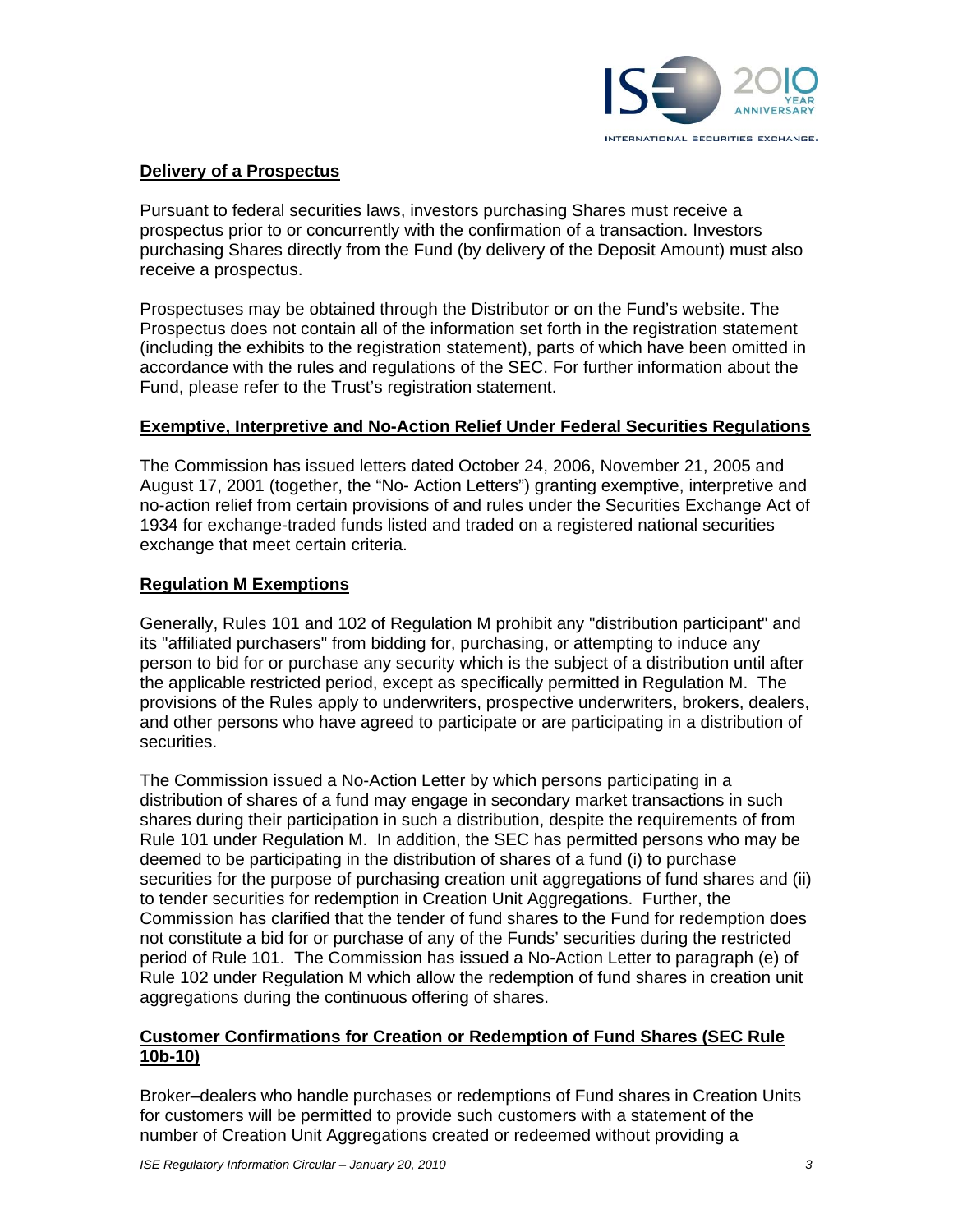

statement of the identity, number and price of shares of the individual securities tendered to the Fund for purposes of purchasing creation unit aggregations ("Deposit Securities") or the identity, number and price of shares to be delivered by the Trust to the redeeming holder ("Redemption Securities"). The composition of the securities required to be tendered to the Fund for creation purposes and of the securities to be delivered on redemption will be disseminated each business day and will be applicable to requests for creations or redemption, as the case may be, on that day. This exemptive relief under Rule 10b-10 with respect to creations and redemptions is subject to the following conditions:

- 1) Confirmations to customers engaging in creations or redemptions must state that all information required by Rule 10b-10 will be provided upon request;
- 2) Any such request by a customer for information required by Rule 10b-10 will be filed in a timely manner, in accordance with Rule 10b-10(c);
- 3) Except for the identity, number and price of shares of the component securities of the Deposit Securities and Redemption Securities, as described above, confirmations to customers must disclose all other information required by Rule 10b-10(a).

#### **SEC Rule 14e-5**

The Commission has permitted any person acting as a dealer-manager of a tender offer for a component security of fund (1) to redeem fund shares in creation unit aggregations from the issuer that may include a security subject to such tender offer and (2) to purchase fund shares during such tender offer. In addition, a No-Action has been issued under Rule 14e-5 states that if a broker-dealer acting as a dealer-manager of a tender offer for a security of the Fund purchases or arranges to purchase such securities in the secondary market for the purpose of tendering such securities to purchase one or more creation unit aggregations of shares, it must be made in conformance with the following:

- i. such bids or purchases are effected in the ordinary course of business, in connection with a basket of 20 or more securities in which any security that is the subject of a distribution, or any reference security, does not comprise more than 5% of the value of the basket purchased; or
- ii. purchases are effected as adjustments to such basket in the ordinary course of business as a result of a change in the composition of the underlying index; and
- iii. such bids or purchases are not affected for the purpose of facilitating such tender offer.

#### **Section 11(d)(1); SEC Rules 11d1-1 and 11d1-2**

Section 11(d)(1) of the Act generally prohibits a person who is both a broker and a dealer from effecting any transaction in which the broker-dealer extends credit to a customer on any security which was part of a new issue in the distribution of which he participated as a member of a selling syndicate or group within thirty days prior to such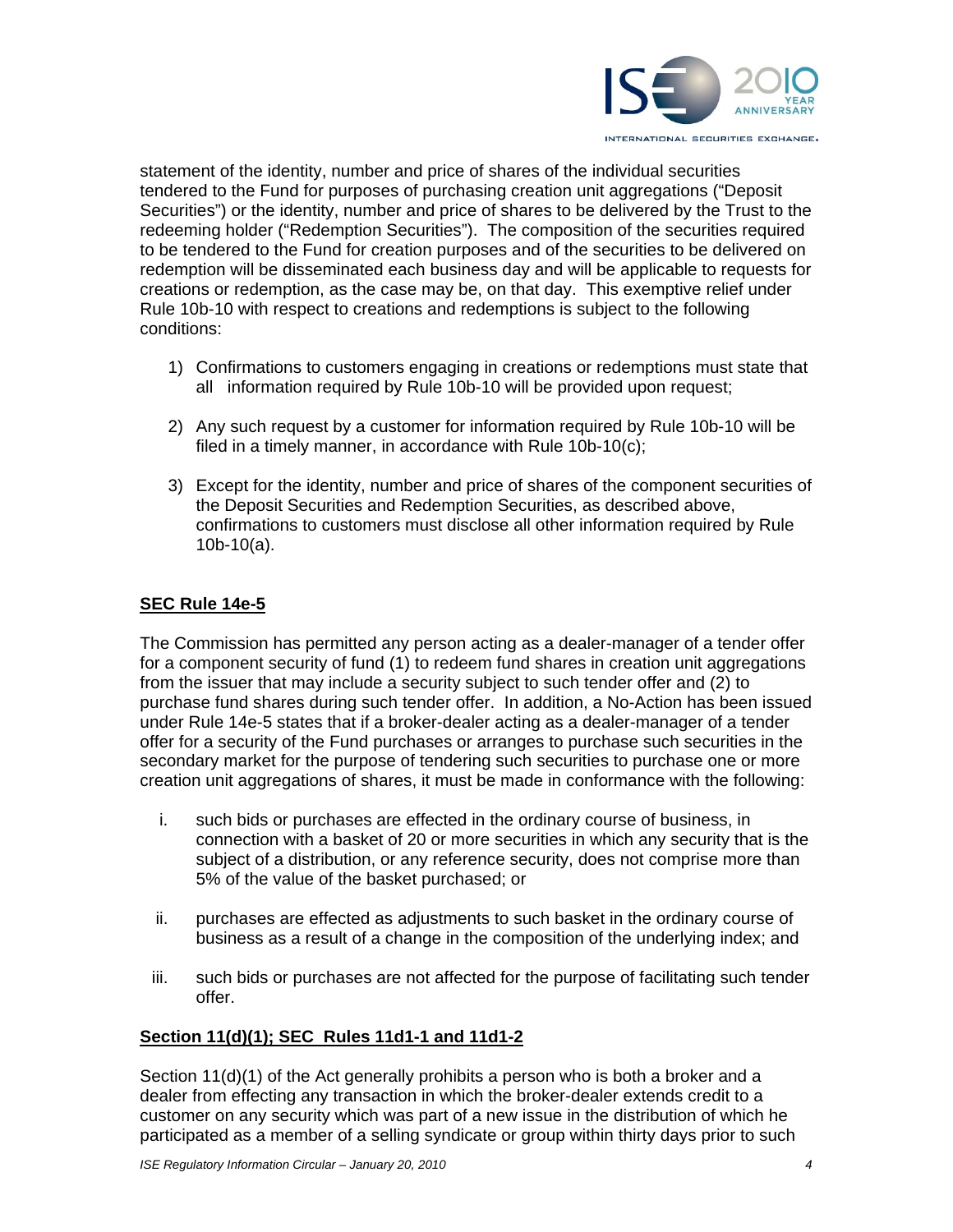

transaction. The Commission has clarified that Section 11(d)(1) does not apply to broker-dealers that are not authorized participants (and, therefore, do not create creation unit aggregations) that engage in both proprietary and customer transactions in shares of a fund in the secondary market, and for broker-dealer authorized participants that engage in creations of creation unit aggregations. This relief is subject to specific conditions, including the condition that such broker-dealer (whether or not an authorized participant) does not, directly or indirectly, receive from the fund complex any payment, compensation or other economic incentive to promote or sell the shares of a fund to persons outside the fund complex, other than non-cash compensation permitted under NASD Rule 2830 (I)(5)(A), (B) or (C). See letter dated November 22, 2005 from Brian A Bussey, Assistant Chief Counsel, SEC Division of Market Regulation, to Barclays Global Investors, N.A., dated November 22, 2005. The Commission has issued a No-Action Letter under Section 11(d)(1) of the Act states that broker-dealers may treat shares of a fund, for purposes of Rule 11d1-2, as "securities issued by a registered open-end investment company as defined in the Investment Company Act" and thereby extend credit or maintain or arrange for the extension or maintenance of credit on shares that have been owned by the persons to whom credit is provided for more than 30 days, in reliance on the exemption contained in the rule.

#### **SEC Rule 15c1-5 and 15c1-6**

The Commission has issued a No-Action letter with respect to Rule 15c1-5 and Rule 15c1-6 as to the required disclosure of control by a broker or dealer with respect to creations and redemptions of fund shares and secondary market transactions therein.

**This Regulatory Information Circular is not a statutory Prospectus. Equity EAMs should consult the Trust's Registration Statement, SAI, Prospectus and the Fund's website for relevant information.**